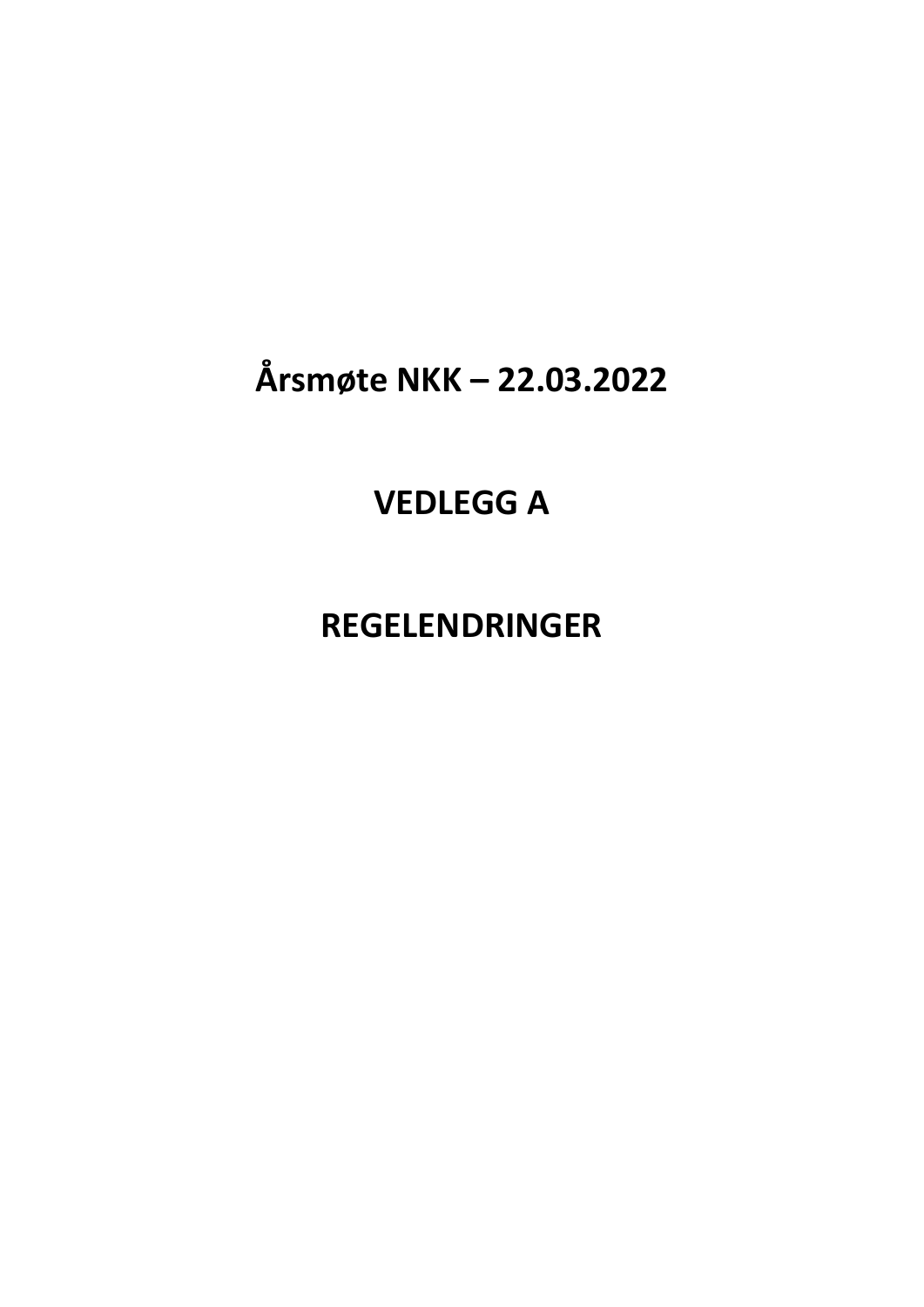#### **Proposed changes to the Knarr International Class Rules by Norway and Denmark with comments by IKA Technical Committee in blue 05 MAR 2022** NKK-TC comments in red 07-MAR-2022

#### a) Use of jib winches (from Norway)

The proposal is regarding the missing rule related to position and use of jib winches, and it has been agreed twice by the Norwegian Knarr Association as required according to the Norwegian bylaws.

Reference is also made to the discussion at the 2019 Admirals Meeting – see minutes on <https://www.knarronedesign.com/meeting-minutes> (under the heading 'Other Rules Initiating Discussion / Cabin top sheeting is not in rules').

## *C 9.8 (a) (2). "The jib shall be hauled with the help of winches placed outside the cockpit coaming and crank handles under the deck"*

#### Reason for the proposal:

It is agreed internationally that the Knarr shall be supplied with and have jib-winches on the deck outside the cockpit coaming with crank handles under deck. As before, this should be stated in the Knarr International Class Rules.

The fact that this rule has to be included is also important for maintaining the intentions of the new rules: "Keep the Knarr as a one-design-class". The already included rule C 9. 8 (2) The sheeting of the jib is free, is according to the earlier "Blue book 1989" rule 15.3.1 «The sheeting of the jib is free. However, the meaning of this is that the position of the sheeting point on the deck is free, not how the jib is hauled, it is hauled by the jib winch, as stated in 15.3.2

In Denmark, some have used the halyard winches on the cabin top, as jib winches. However, this is only applicable if one has jib sheeting blocks on the cabin roof. This is not applicable in San Francisco as no one has or wants this because of heavy wind. In Norway, no one has both jib sheeting blocks on the cabin roof and halyard winches. It is considered to be an unfair advantage that the jib trimmer can sit on the rail to windward adjusting the jib instead of going down to leeward. The Knarr is a one-design- class and also the handling of the boats shall be as similar as possible within the regulations.

In addition, using halyard winches on the cabin top may not be recommended for wooden boats as the roof is not intended nor designed for such a load.

If Denmark wants, they may have the opportunity to apply to the IKA for a national rule/prescription.

The case has been discussed with the Norwegian Sailing Federation Technical Committee, which recommends that the rule simply be included in the Knarr International Class Rules for 2022, as it is a clear error and happened thought an oversight.

#### *Note from Per Fl.:*

*For your information a proposal at the Danish AGM in November 2021 for use of halyardwinches for halyards only (and thus not for jib sheeting) was not passed.*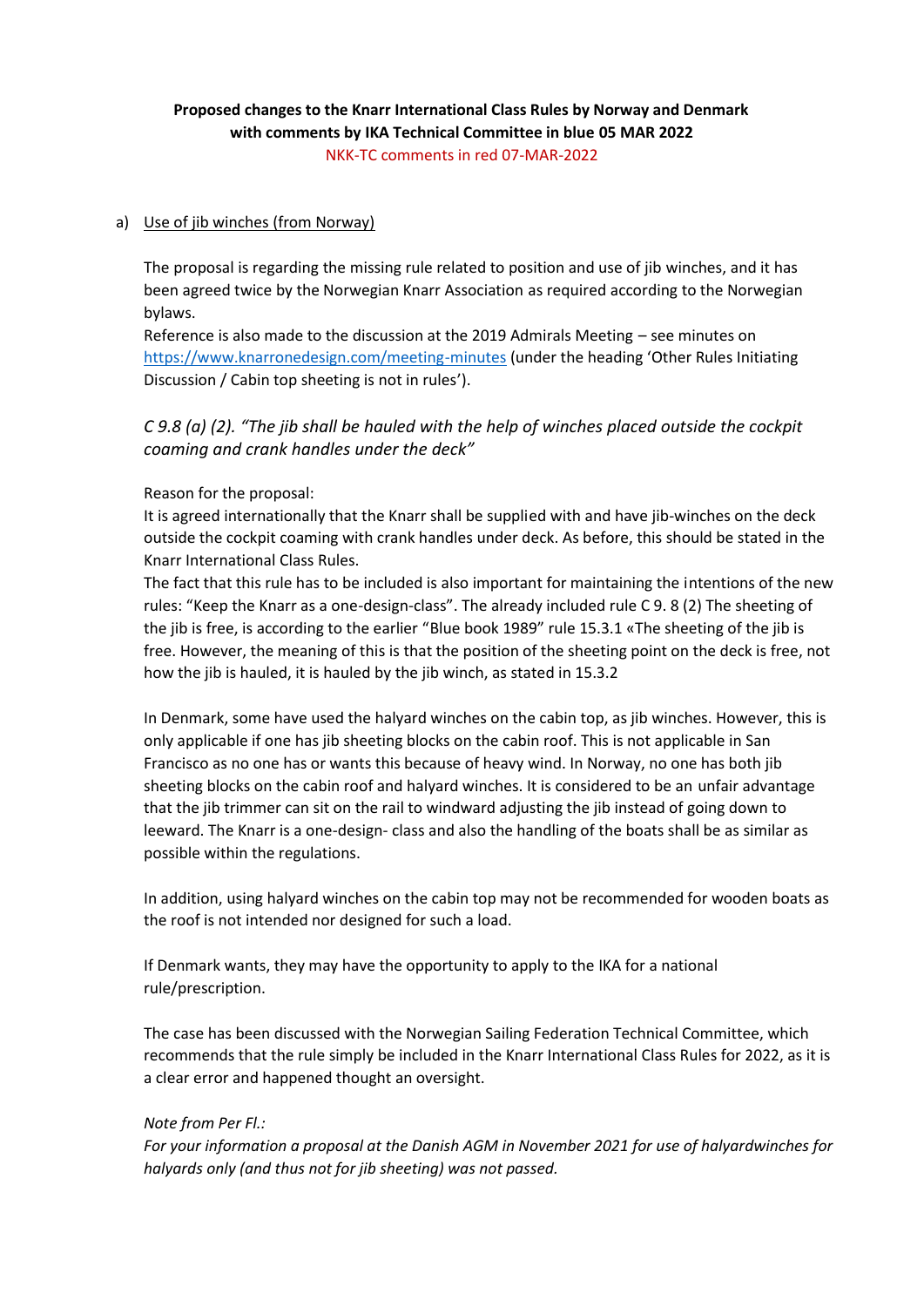IKA T.C. comment:

All Knarrs must be equipped with winches outside the cockpit coaming, even though they are not shown for the wooden Knarr on Plans A, B and C.

We propose the following alternative with new text to this section in *italic*:

#### D.10.1 FITTINGS / (a) MANDATORY

(7) Jib sheet winches *placed outside the cockpit coaming with crank handles placed under the deck.*  Length of handles must be min. 200 mm. The position of the winches is free, however, normal *practical handling of the sheeting shall be possible.*

#### *NKK TC Comments:*

*In addition to the above arguments: The Knarr rules allows a crew of 2-4 during racing. Jib sheeting by halyard winches cannot be handled safely by the helmsman with the crew on the foredeck. The International Knarr Class Rules shall not have rules that open for sheeting of the jib in a way that is impossible to handle with 2 crewmembers and favor 3-4 crewmembers.* 

*NKK uphold the original rule, approved twice by the NKK-GM. However, DK is free to propose for a national prescription if they in addition wants to use halyard winches as jib winches.* 

b) New rules governing interpretation of and approval of amendments to the class rules (from Denmark)

#### *A.7 CLASS RULES INTERPRETATION*

*A.7.1 Interpretation of class rules shall be made by the ICA.*

*A.7.2 Interpretation of national prescriptions shall be made by the relevant NCA*.

The addition of A.7.1 will mean that it is established that interpretations of the class rules take place under the auspices of IKA and not - as it may be now - with each of the national authorities under World Sailing. This will ensure uniformity in all countries.

Interpretation of national prescriptions (A.7.2) must naturally take place nationally, i.e. under the auspices of the respective Knarr clubs.

## *A.8 CLASS RULES AMENDMENTS*

*A.8.1 Amendments to these class rules are subject to the approval of the ICA.*

This addition to the class rules themselves is necessary to stipulate, that changes to the class rules must be made under the auspices of IKA.

In general, it may be noticed, that SFBKA is not affiliated with the US National Authority (US Sailing), that the Danish National Authority (Dansk Sejlunion) has advised that they are not interested in approving nor interpretating Knarr class rules, and that the Norwegian National Authority (Norges Seilforbund) just needs to be kept informed of any changes to the class rules.

IKA T.C.: No comment.

#### c) Rule amendment regarding position of the mast (from Denmark)

*C.9.4 MAST (b) Use*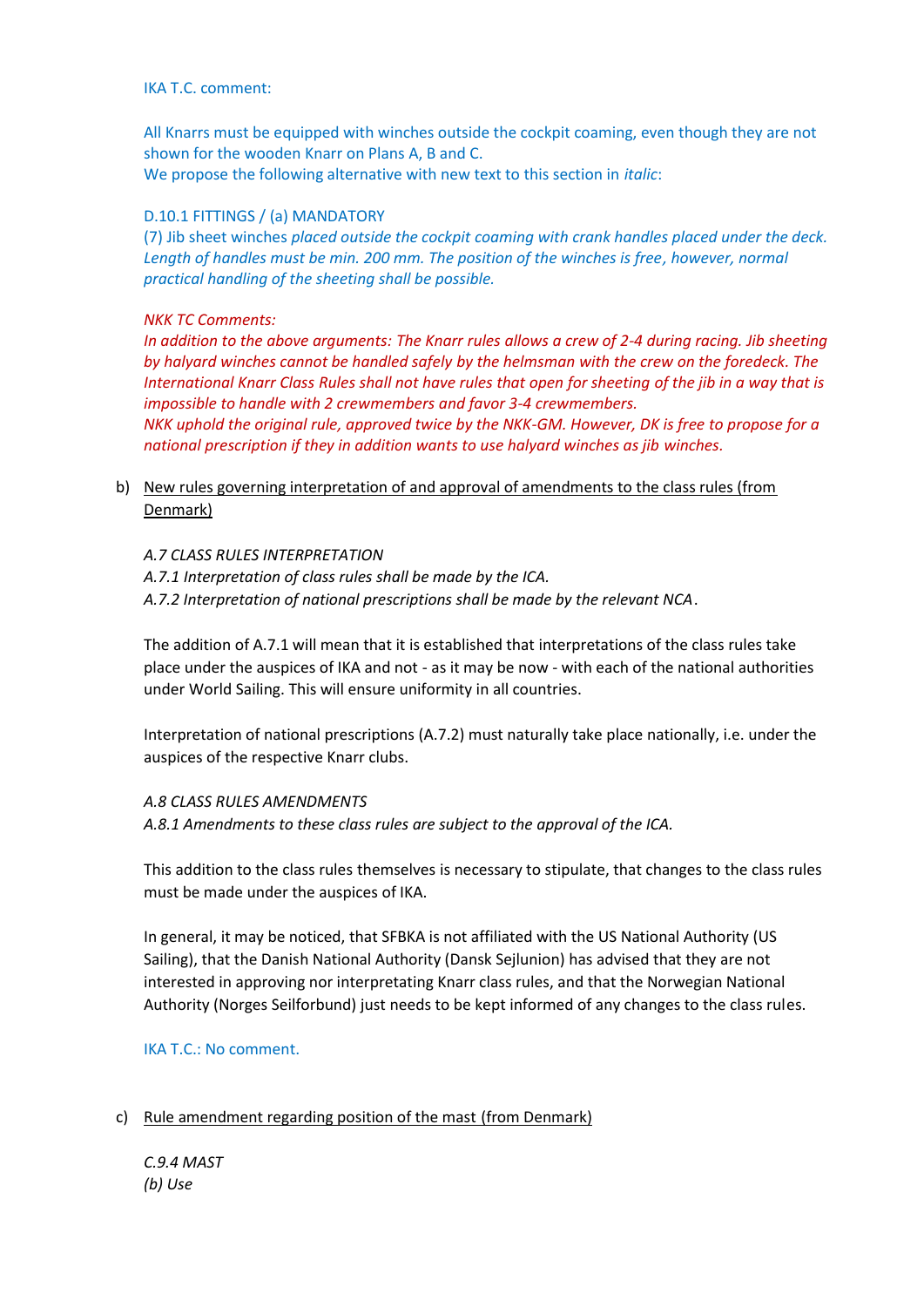*(2) Measured from the intersection between the deck and the outside surface of the transom along the centerline of the hull, the front edge of the mast spar shall intersect the deck at maximum 6160 mm, and the aft edge of the mast spar shall intersect the deck at minimum 5810 mm.*

The purpose of this proposal is to lock the position of the mast in the longitudinal direction. In the current class rules the position is free. This is motivated by a desire to avoid an "arms race" with extremely costly modifications to the boats (relocation of mast step and all chain plates, alteration of mast hole in deck etc.).

The Danish Technical Committee has performed extensive measurements, during which it turned out that the above method of measuring was preferable rather than utilizing the hull datum point as defined in D.3.4 (a).

The area between *6160 mm* and *5810 mm* as per the proposed rule will absorb all current Danish Knarrs without any need for modifications, both wooden- and GRP-built, including a 10 mm tolerance. The same is believed to apply to both US and Norwegian Knarrs.



For illustration of the measurement point, please see the photos below.

Intersection between the deck and the transom seen from above



Intersection between the deck and the transom seen athwartships

IKA T.C. comment: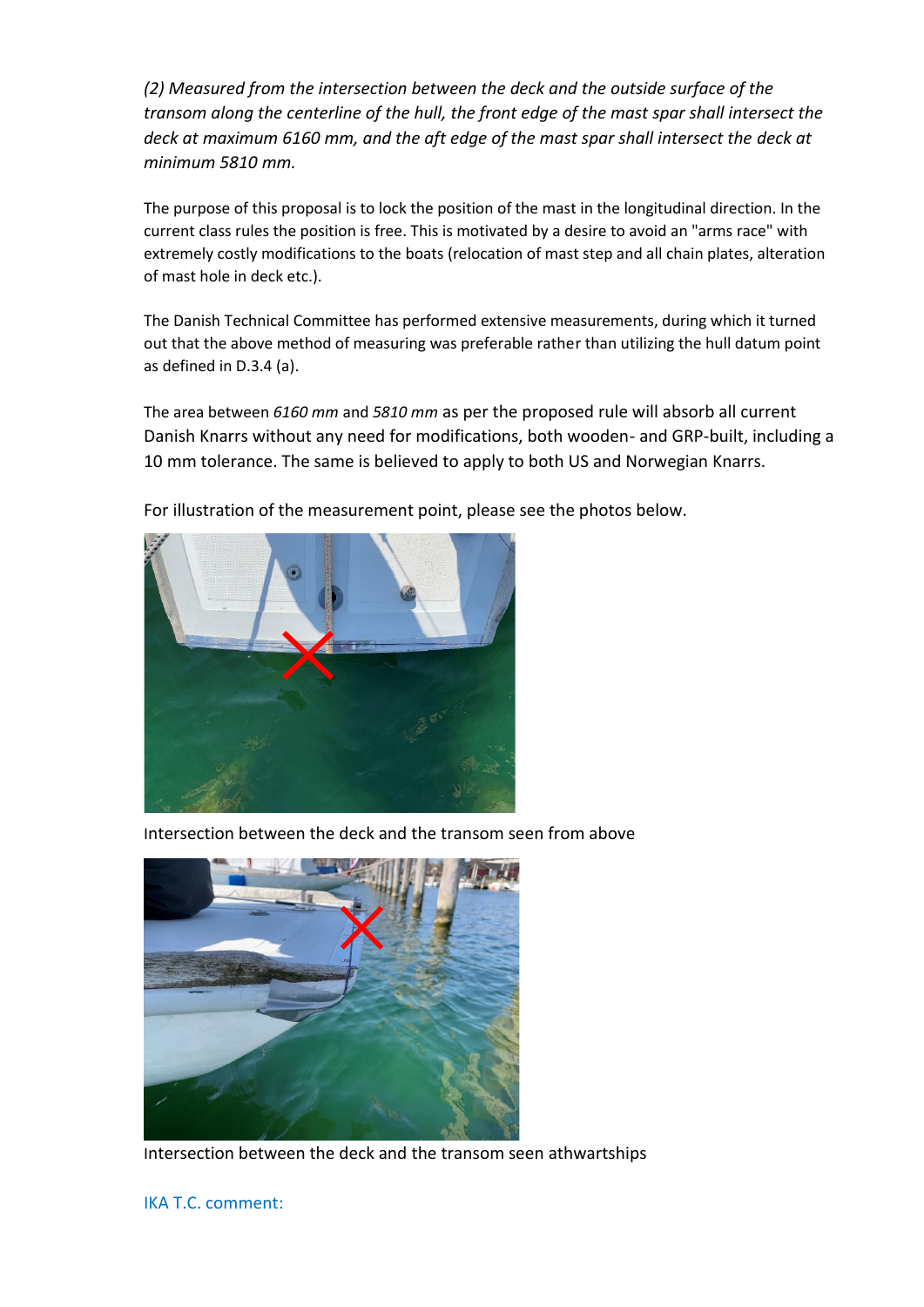The SFBKA T.C. and NKK will during the 2022-season measure a number of Knarrs with a view to determine the inclusion under this new rule. Our comment will follow thereafter.

### NKK TC Comments

- The measurement to be changed to be taken from the bow, top of the footrail, as reference point. (ref. LOA definition)

- The Knarr LOA is: 9280 +0-40mm. If measure mast position from the transom a "short" Knarr may have the mast up to 40mm more forward then a "long" Knarr, not being the intention.

- The balance of the boat and the optimal position of the mast is related to the COG of the lateral plane including possible variations in the position of the keel. If limitations on the position of the mast shall be introduced: All Knarrs must be checked for variations in the position of the keel to prevent that limitation in the position of the mast may, for some boats, introduce unfear limitations to obtain optimal position of the mast and optimal balance.

- The aft limitation of the position of the mast is unnecessary and should be taken out.

#### DK TC Comment:

- Limitations on the position of the mast: The situation is that we agreed that both SF and Norway would look into the actual positions of the masts in the respective countries. Therefore this proposal will have to await the result of these measurements, at which point in time we shall resume our discussions. In the meantime no doubt we in Denmark will be looking into the method of measurement.

As a consequence, naturally this proposal cannot be dealt with at the forthcoming general meetings in SF and Norway.

### d) New rule defining the height of the cockpit sole (from Denmark)

*C.8.6 Cockpit sole*

*(1) FOR USE: Floorboards must be fitted in the cockpit.*

- *(a) MANDATORY:*
	- *(1) Floorboards must be made of plywood or solid wood.*
	- *(2) For the GRP-Knarr the top of the floorboards must be flush with the cockpit sole.*

### *(b) OPTIONAL:*

*Raised cockpit sole is permitted.* 

- *1) For the wooden-Knarr the top of the cockpit sole must be minimum 610 mm below the sheerline measured at the position of the barney post. The cockpit sole must be parallel with the waterline.*
- *2) For the GRP-Knarr the top of the raised cockpit sole must be maximum 80 mm above the GRP-cockpit sole.*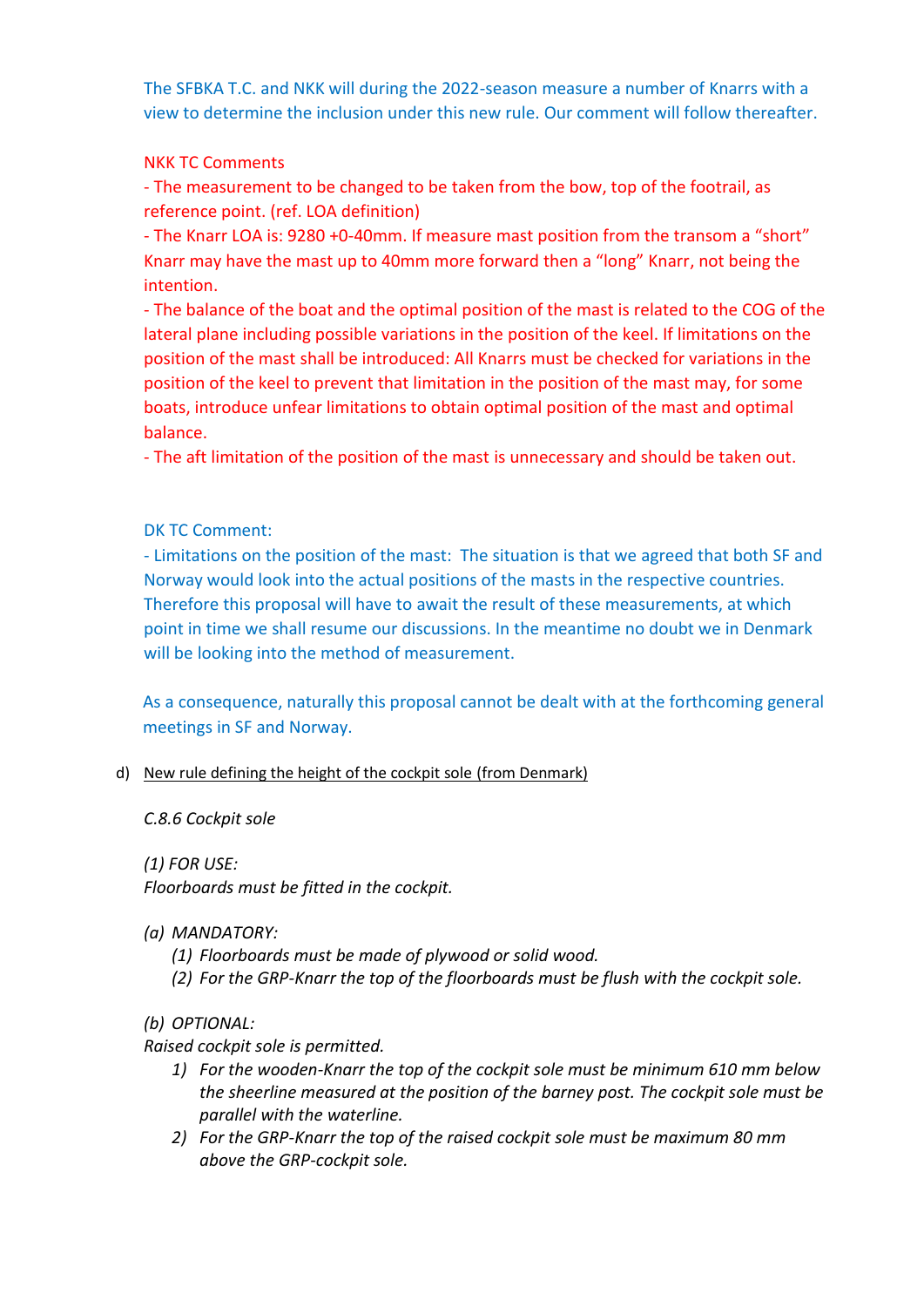In the current class rules, there is no definition of the cockpit sole or floorboards. For the GRP-Knarr the cockpit sole is defined by the moulded inner section, but there is no mention of floorboards. In several GRP-Knarrs an extra teak sole of different heights has been fitted on top of the GRP-sole. The purpose of this proposal is to set a limit on the height of the floor in the cockpit. This prevents "high-floor" solutions as in Soling, Yngling & Starboats.

The original intention of the cockpit of the Knarr, both in terms of design and function, will be maintained.



The Danish Technical Committee has performed extensive measurements, and the proposed rule will absorb all current Danish Knarrs without any need for modification, both wooden- and GRPbuilt. The same is believed to apply to both US and Norwegian Knarrs.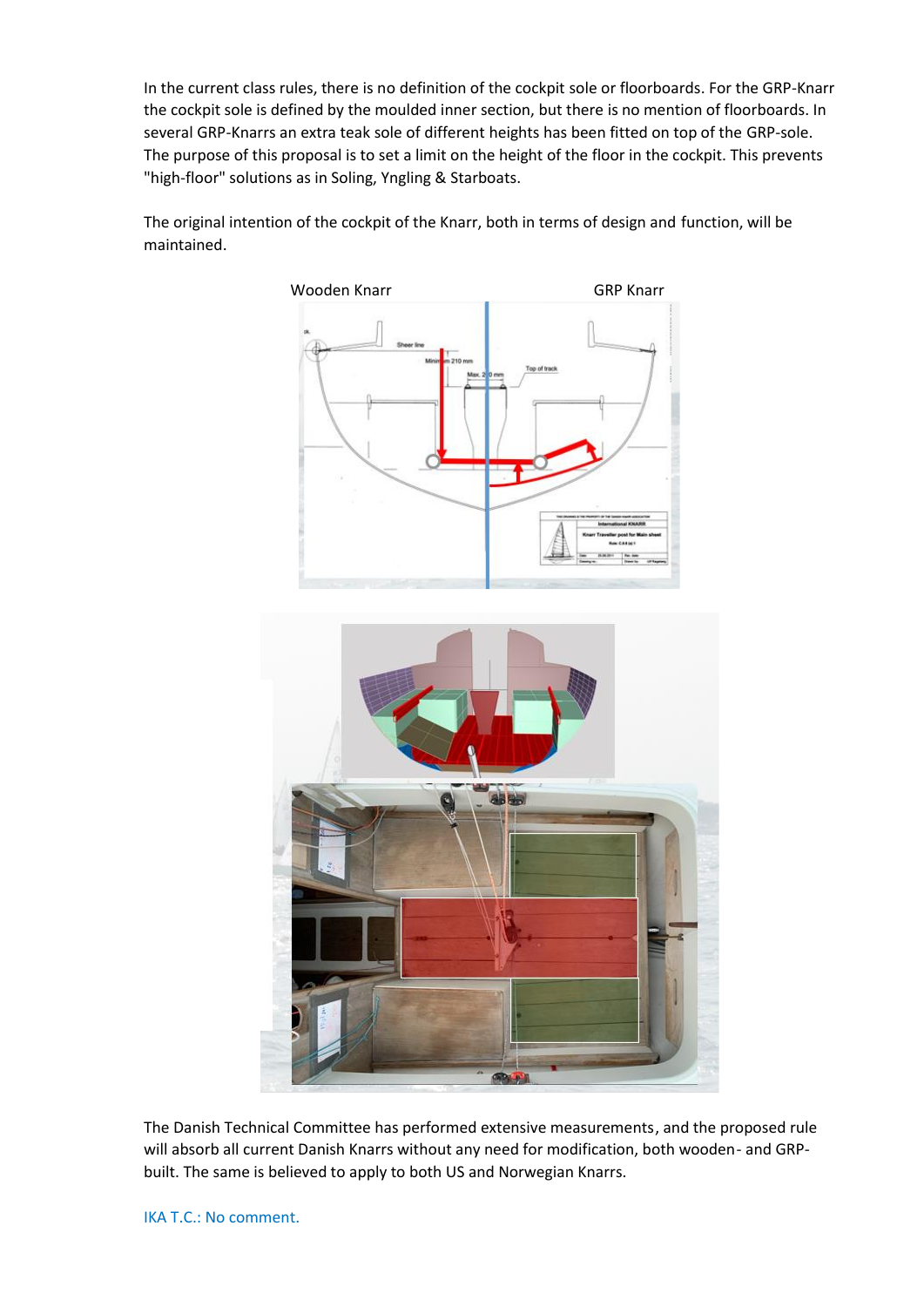e) Amendment of the rule regarding hiking (from Denmark - 2019)

The purpose of this proposal is for better and easier policing the rule regarding hiking, which is performed in various ways, by amending the term "…further out over the sheer line than the middle of the thigh" to:

*C.2 CREW (….) C.2.3 PLACEMENT (b) The center of body gravity must always be inside the toe rail (sheer line) or the vertical line up from the sheer line when heeled.*

IKA T.C.: No comment.

### f) Addition of text regarding US and Danish national prescription for shortened benches (from Denmark)

It has previously been agreed at an IKA General Meeting (Admirals Meeting) that all national prescriptions must be written into the class rules at the relevant sections. The national prescription regarding shortened benches is missing in the rules text and is therefore proposed to be added:

*D.8 THWARTS AND BENCH (…..) US and Danish National prescription: Cockpit seats may be as shown on Plan N.*

Following measurements performed by the Danish Technical Committee it has transpired, that shortened benches in some Knarrs do not correspondent to the measurements on Plan N. To avoid costly rebuilding, the Danish fleet has therefore approved the following measurements as a new Danish national prescription to be written on to Plan N:

*515 mm + 35 mm and -4 mm*



IKA T.C.: No comment.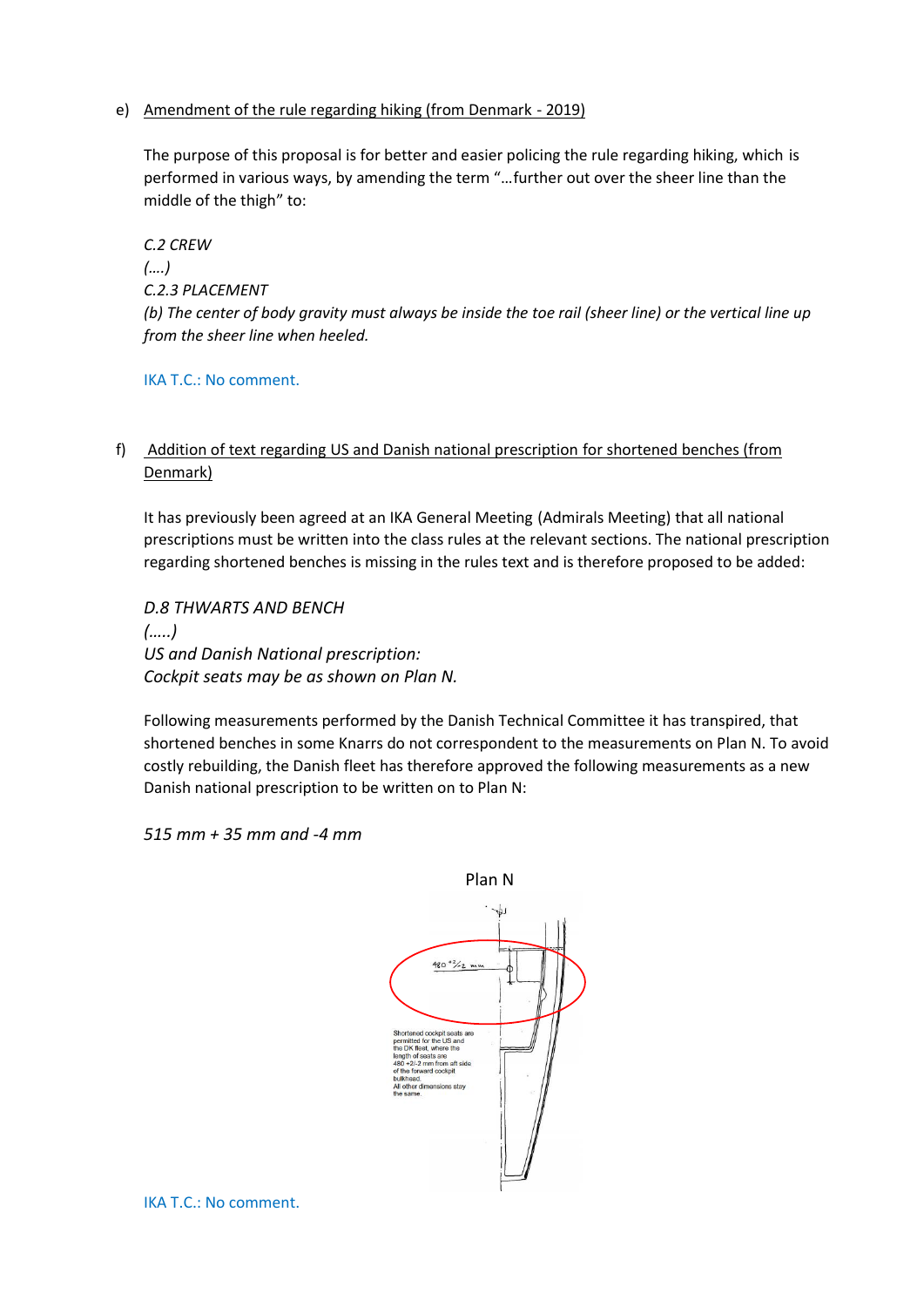#### g) The rudder – new drawing and minor amendments to the rule text (from IKA T.C.)

There have been some discussions in San Francisco in the past, and latest in Denmark also, about the shape of the rudder blade. These discussions were mainly about the sharpness of the trailing edge, as the GRP-rudders built in the original moulds have a rather rounded edge, whereas the edge on the current drawings (Plan G & V) appear less blunt. On early Knarrs equipped with a rudder made of solid wood, the trailing edges are rather sharp. The discussions were sparked by a need for building replacement rudders due to failure, mainly seen on GRP rudders. With technical assistance from Ulf Røgeberg a few replacements have been built to SF-Knarrs by a Canadian specialist manufacturer licensed by SFBKA. In the manufacturing process a CNC-milling cutter was utilized. The trailing edge of these new rudders are rather sharp and based on his work with SF a new drawing, Plan AA attached hereto, has subsequently been developed by Ulf.

It has been determined that the new US-rudders do not improve the boat speed.

The difference between the current drawings (Plan G & V) and the new drawing is the appearance of the trailing edge and minor differences of the profile (thickness). Tolerances have also been introduced. In addition to the new drawing a minor amendment in rule C.8.5 (a) is needed, also to correct a couple of typos. At the same time a new sub-clause E.4.5 (b) is proposed:

### C.8.5 RUDDER

#### (a) DIMENSIONS

|                                                                               | Minimum    | Maximum           |
|-------------------------------------------------------------------------------|------------|-------------------|
| Length parallel to rudderstock<br>centreline                                  | 1545 mm    | $1555 \text{ mm}$ |
| Width Thickness of rudder blade<br>perpendicular to rudderstock<br>centreline | $44043$ mm | $450 \text{ mm}$  |

### E.4.2 DEFINITIONS

(a) The rudder shall be in accordance with plan  $\Psi$  AA.

### E.4.3 MANUFACTURERS

(a) Manufacturers of GRP rudders shall be licensed by the holder of the rights or the NCA.

 $($  ….  $)$ 

### E.4.5 CONSTRUCTION

- (a) The rudder blade may be manufactured in a mould approved by the holder of the rights or the NCA.
- (b) All curves shall be fair curves without any concavity.

#### IKA T.C. comment:

Having consulted an official measurer approved by the Danish Sailing Association, we have revised our above proposal. The reason is that the measurer almost urged us to have a measurement diagram for reasonable and easy measuring the rudder. This appears under a new rule E.4.9. At the same time, we propose the US National Prescription under C.8.1 to be applicable in all countries.

The revised proposal is below.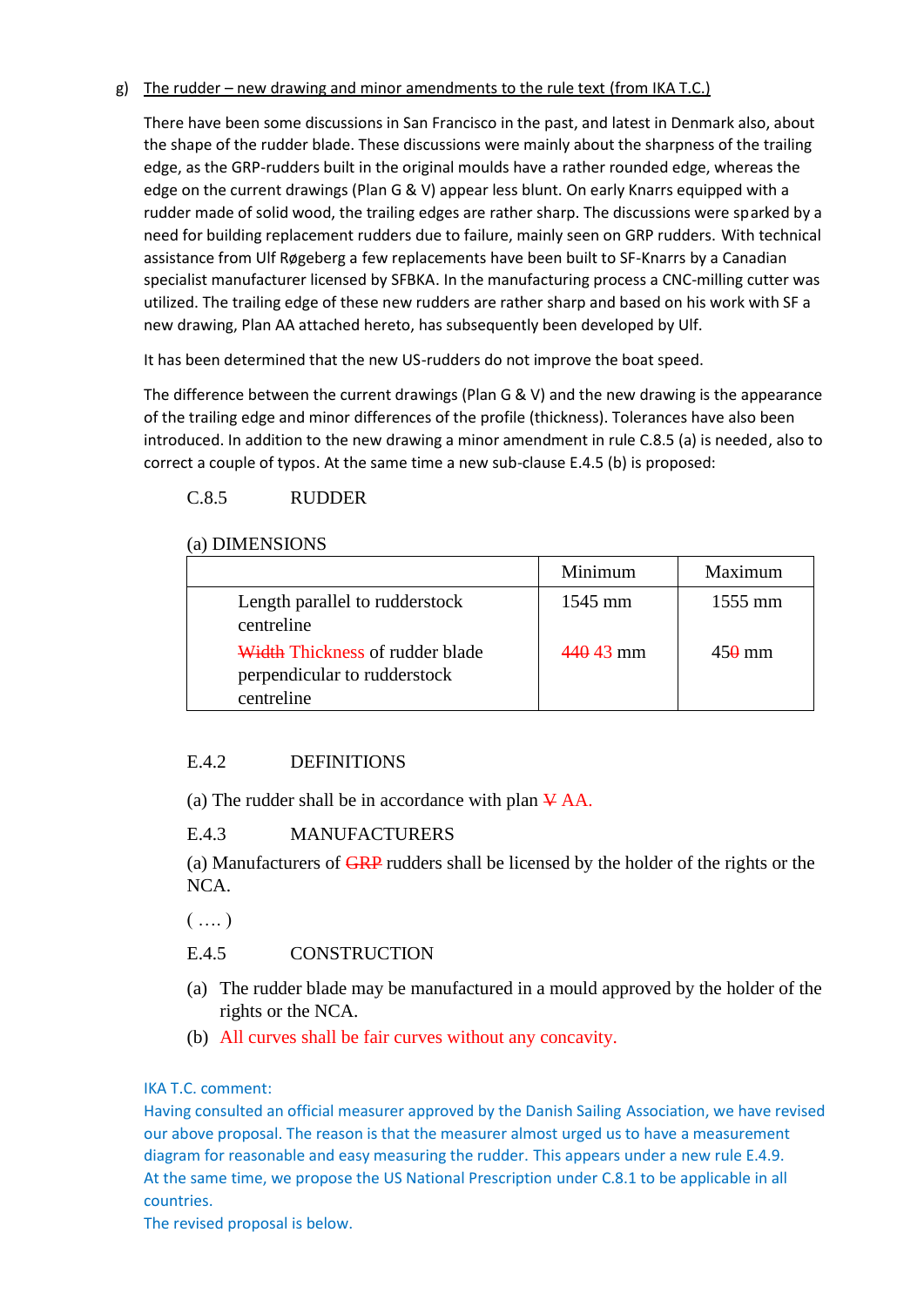## **C.8 HULL APPENDAGES**

### C.8.1 MODIFICATIONS, MAINTENANCE AND REPAIR OF THE KEEL AND RUDDER

- (a) Only routine maintenance and repair such as light sanding, painting and polishing is allowed.
- (b) Re-fairing to remove hollows and bumps from the building process, or to remove accumulation of bottom paint is permitted.
- (c) Addition of material beyond what is reasonably necessary for fairing, removing original construction material, or re-shaping beyond symmetry is prohibited.
- (d) Major repairs or overhaul requires a re-measurement defined as the approval of the Measurer.

 $(\ldots)$ 

C.8.5 RUDDER (a) DIMENSIONS

|                                                                               | Minimum         | Maximum         |
|-------------------------------------------------------------------------------|-----------------|-----------------|
| Length parallel to rudderstock centreline                                     | $1545$ mm       | $1555$ mm       |
| Thickness of rudder blade measured perpendicular<br>to rudderstock centreline | $43 \text{ mm}$ | $45 \text{ mm}$ |

# **E.4 RUDDER BLADE, RUDDER STOCK AND TILLER**

### E.4.1 RULES

(a) The **rudder** blade shall comply with the **class rules** in force at the time of **certification.**

#### E.4.2 DEFINITIONS

(a) The Rudder shall be in accordance with plan **AA**.

### E.4.3 MANUFACTURERS

(a) Manufacturers of **rudders** shall be licensed by the holder of the rights or the NCA.

 $(\ldots)$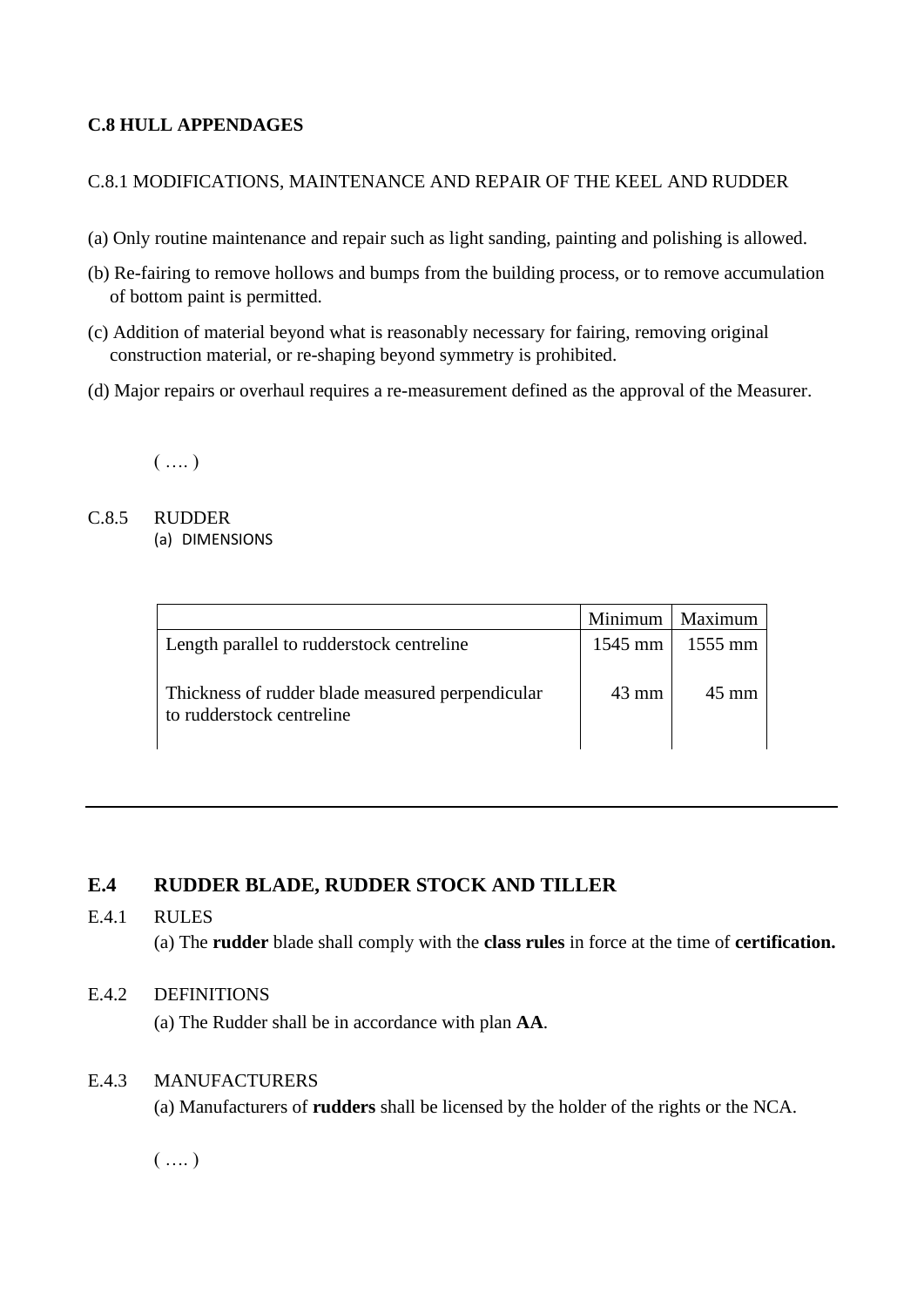### E.4.5 CONSTRUCTION

- (a) The **rudder** blade may be manufactured in a mould approved by the holder of the rights or the NCA.
- (b) All curves shall be fair curves without any concavity.

 $\left( \dots \right)$ 

## E.4.9 MEASURING

For measurement of the **rudder** the following shall be applied:

(a)

| Measuring stations from the<br>lower edge of the rudder blade<br>measured perpendicular to the<br>rudder stock centreline. | Distance from the rudderstock<br>centreline to the trailing edge.<br>Tolerance $+/-$ 5 mm |
|----------------------------------------------------------------------------------------------------------------------------|-------------------------------------------------------------------------------------------|
| Numbers below are in mm.                                                                                                   | Numbers below are in mm.                                                                  |
|                                                                                                                            | 31                                                                                        |
| 250                                                                                                                        | 208                                                                                       |
| 500                                                                                                                        | 314                                                                                       |
| 750                                                                                                                        | 374                                                                                       |
| 1000                                                                                                                       | 390                                                                                       |
| 1250                                                                                                                       | 371                                                                                       |
| 1415                                                                                                                       | 326                                                                                       |

- (b) Measured along the trailing edge from the lowest point and 222 mm +/- 5 mm up, the thickness 10 mm from the trailing edge must not be less than 8 mm.
- (c) At the measuring points below the thickness must not exceed 40 mm.

| Measuring stations from the | Distance from the trailing |  |
|-----------------------------|----------------------------|--|
| lower edge of the rudder    | edge.                      |  |
| blade measured              | Tolerance $+/-5$ mm.       |  |
| perpendicular to the rudder |                            |  |
| stock centreline.           | Numbers below are in mm.   |  |
| Numbers below are in mm.    |                            |  |
| 500                         | <del>190</del> -191        |  |
|                             | 74U                        |  |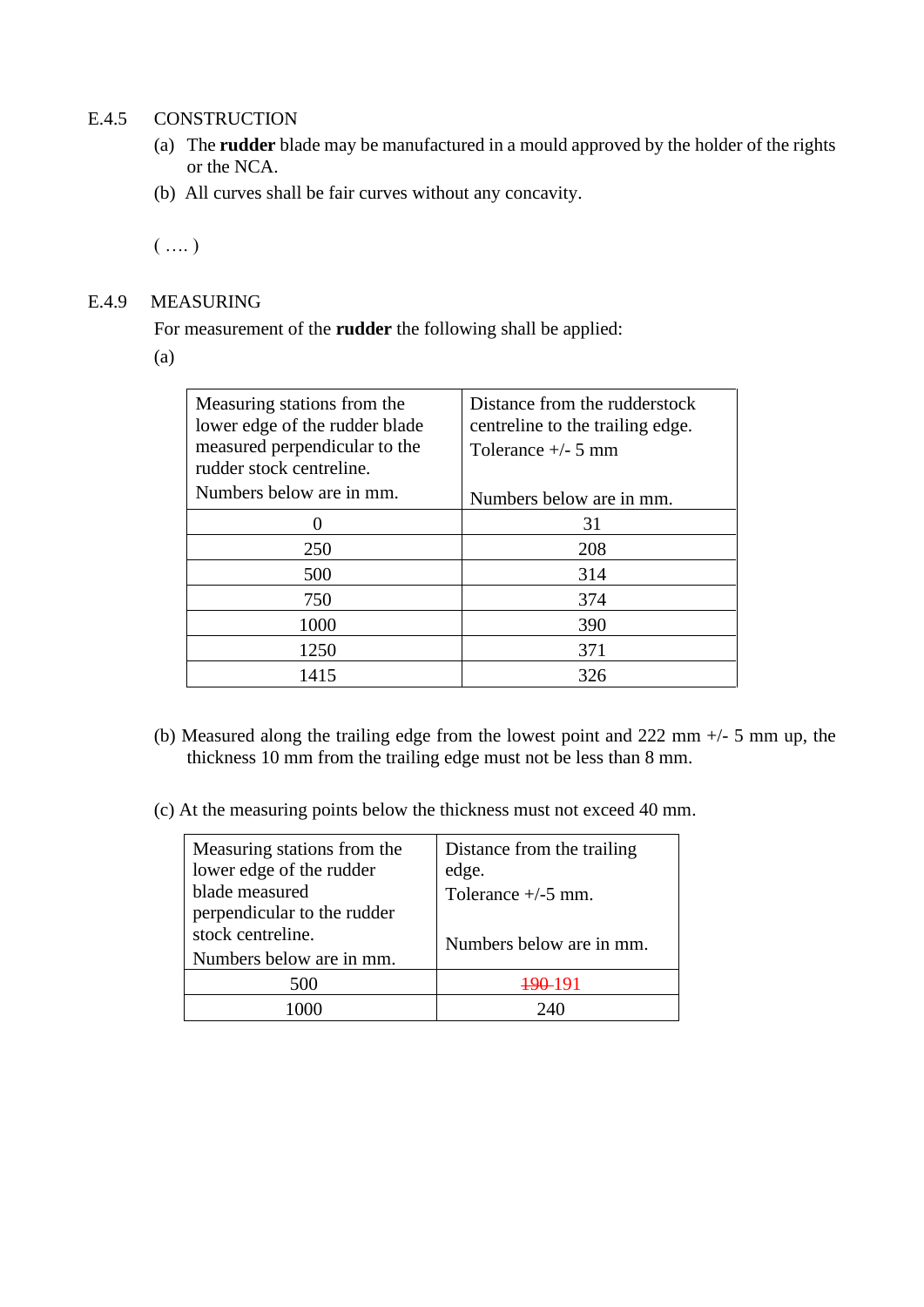# **Årsmøte NKK – 22.03.2022**

# **VEDLEGG B**

**TEGNING ROR**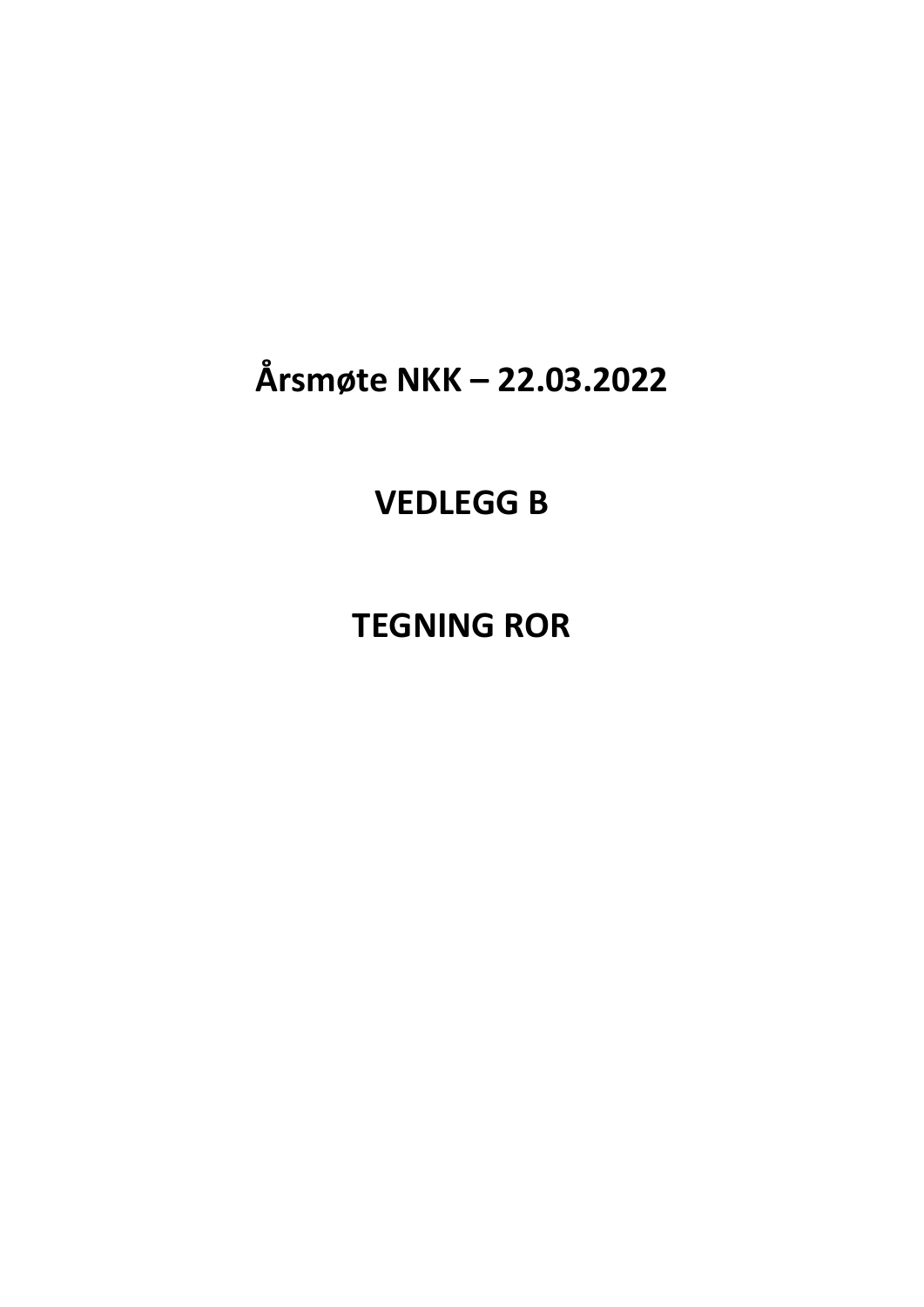AA



All curves shall be fair curves without any concavity.

All measurements in millimeters ( mm ).

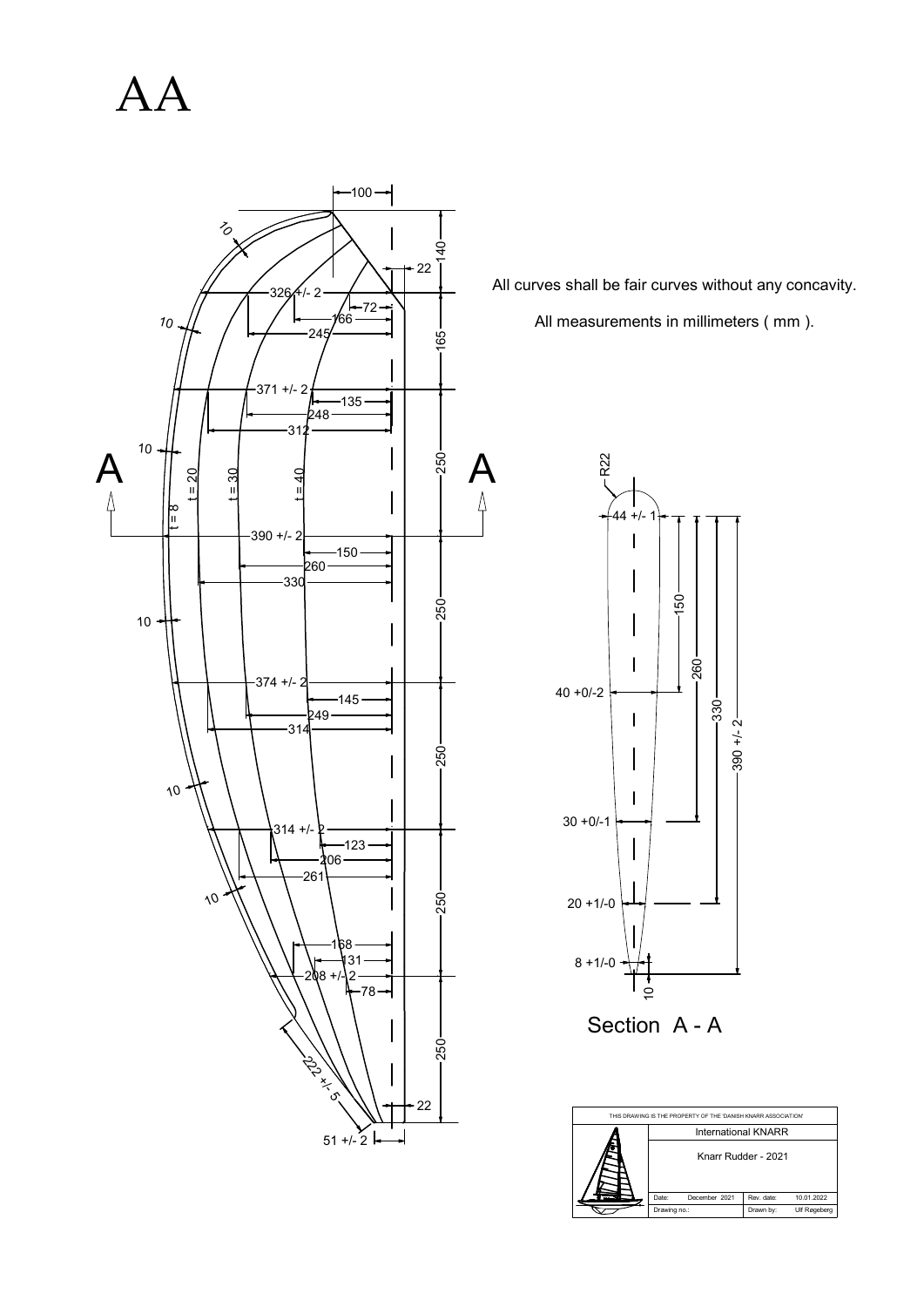# **Årsmøte NKK – 22.03.2022**

# **VEDLEGG C**

# **UTKAST BREV IKA**